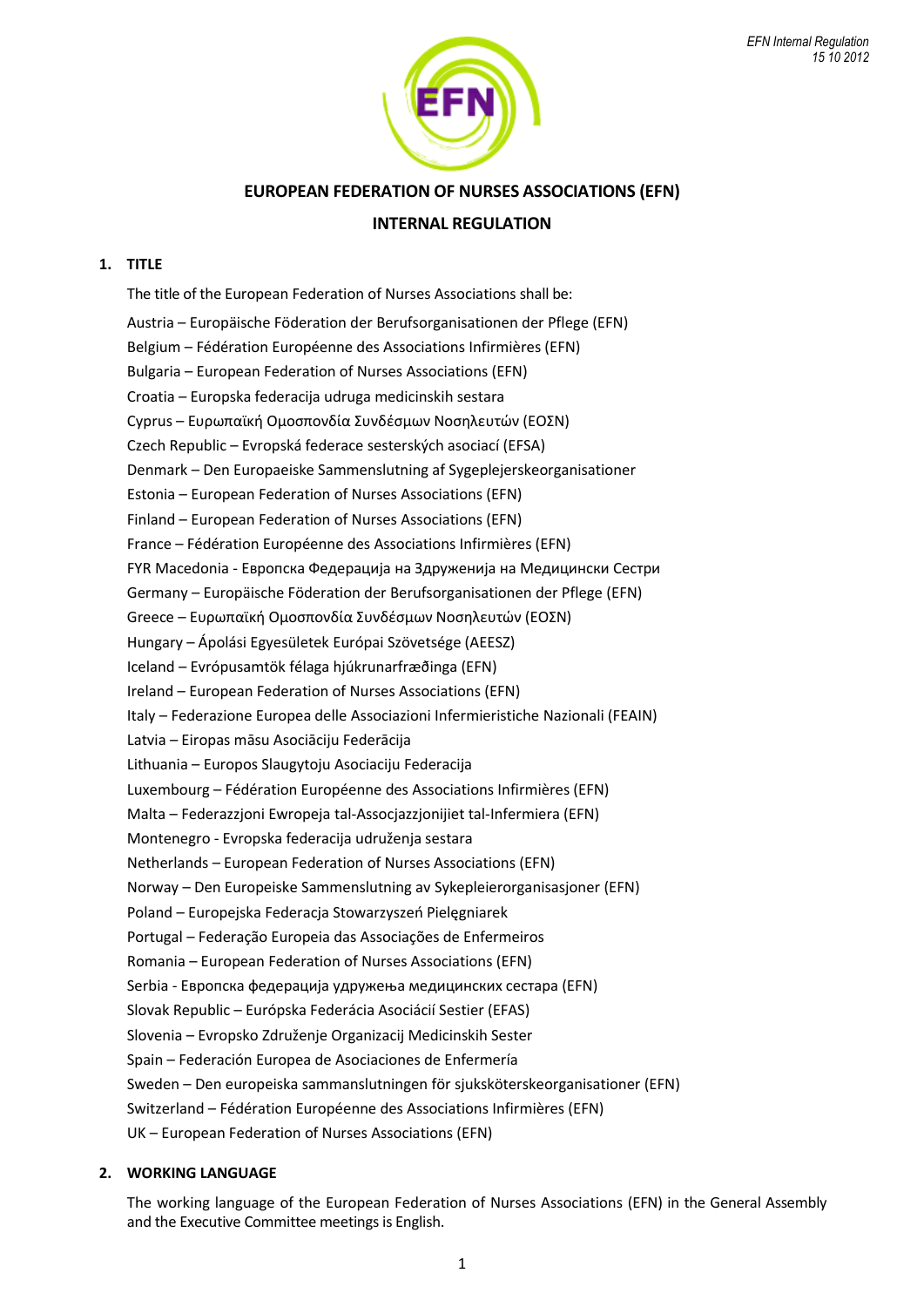## **3. MEMBERSHIP AND REPRESENTATION**

### **a) Membership**

Any National Nurses Association/Organisation (NNA) or section of National Healthcare Workers Association/Organisation fulfilling the criteria as set out in Article 6 of the European Federation of Nurses Associations (EFN) Constitution, may apply for membership, which shall be granted after the process of accreditation has been completed and agreed on by the General Assembly (see 8 b).

Related to the criteria 6.1.a (Article  $6 -$  European Federation of Nurses Associations (EFN) Constitution), a 'nurse' is a person who has completed a nursing education programme and is qualified and authorised in her country to practise as a nurse *(Ref. ICN Definition)*.

Related to the criteria 6.1.b (Article  $6 -$  European Federation of Nurses Associations (EFN) Constitution), 'independent of government' means free from control in action and judgement. An organisation is considered independent when the government can in no way control the decisions of that organisation.

Related to the criteria 6.1.d (Article  $6$  – European Federation of Nurses Associations (EFN) Constitution), 'controlled by nurses' means that individual members of the applicant National Nurses Association/Organisation (NNA) or section of National Healthcare Workers Association/Organisation, elect the governance board of the applicant National Nurses Association/Organisation (NNA) or section of National Healthcare Workers Association/Organisation, and that the governance board gains its authority from its members and speaks on nursing matters on behalf of its members. Within the governance body of the applicant National Nurses Association/Organisation (NNA) or section of National Healthcare Workers Association/Organisation, at least 60% of the members must be nurses, and the person representing the association/organisation within the European Federation of Nurses Associations (EFN) have to be a nurse.

### **b) Procedure for Accreditation of European Federation of Nurses Associations (EFN) membership**

On the basis of a written request to the European Federation of Nurses Associations (EFN) from an applicant National Nurses Association/Organisation (NNA) or section of National Healthcare Workers Association/Organisation, the following procedures shall be followed, in receiving, considering and approving requests for membership:

- 1. The General Secretary shall provide the applicant with a form enquiring to indicate:
	- the mission and main activities of the organisation applying for membership;
	- a commitment to share the aims and objectives of the European Federation of Nurses  $\bullet$ Associations (EFN);
	- a commitment to pay annual fees  $\bullet$
- 2. The applicant National Nurses Association/Organisation (NNA) or section of National Healthcare Workers Association/Organisation will also be required to provide an assurance that their association/organisation complies with the European Federation of Nurses Associations (EFN) membership criteria. The applicant shall be asked to provide copies of their constitution and of their latest annual accounts. The members of the European Federation of Nurses Associations (EFN) from the applicant's country shall be asked to express their views on the application.
- 3. On the basis of a properly completed membership application form, accompanied by the necessary documents, the European Federation of Nurses Associations (EFN) General Secretary shall present the information provided by the applicant association/organisation to the Executive Committee for acceptance, which shall decide whether or not to recommend the application to the General Assembly.
- 4. If in doubt of compliance with the European Federation of Nurses Associations (EFN) membership criteria, the General Secretary and two other persons, appointed by the Executive Committee, shall visit the applicant National Nurses Association/Organisation (NNA) or section of National Healthcare Workers Association/Organisation in its home country and report back on the specific information requested by the Executive Committee.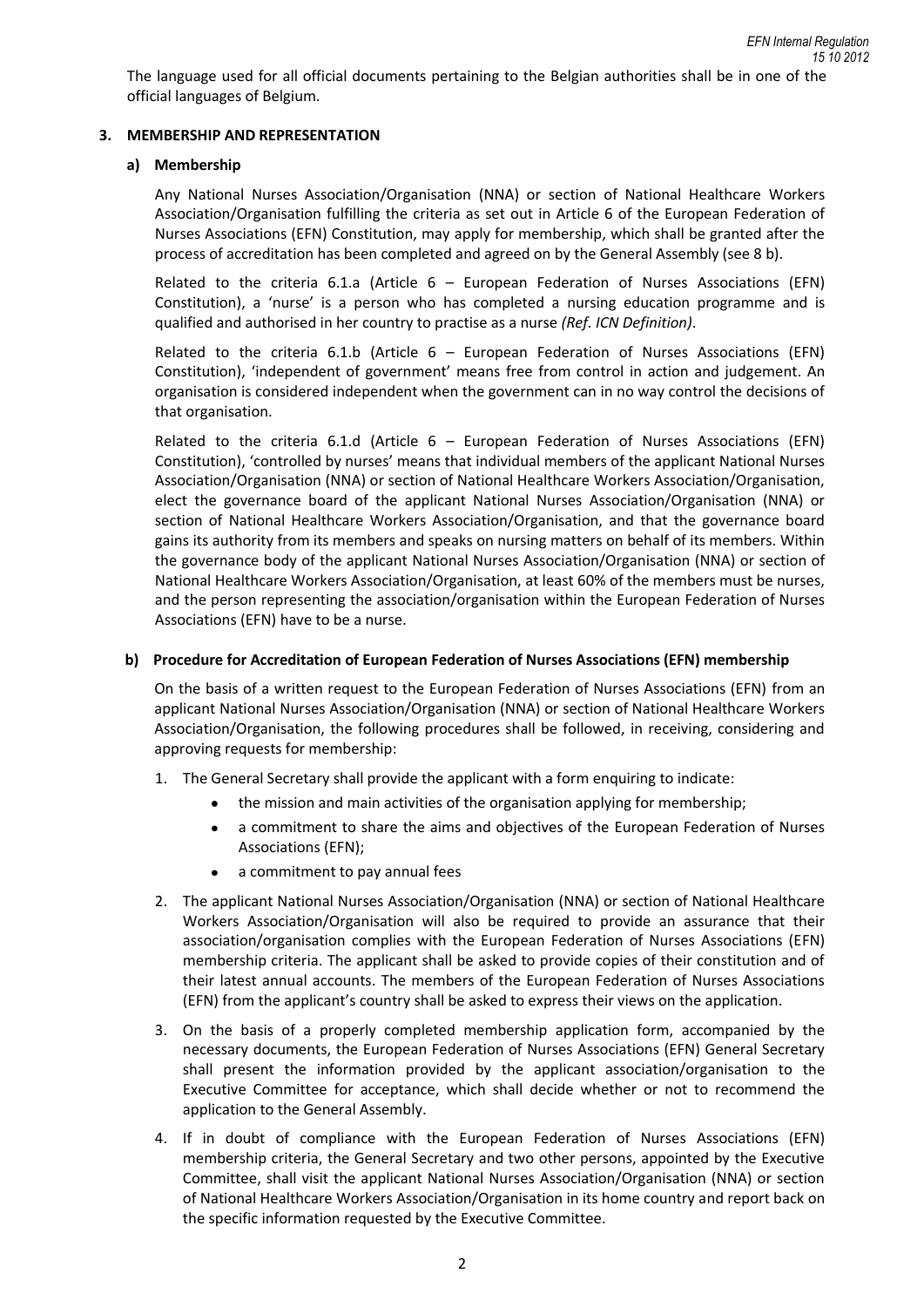- 5. The Executive Committee shall present the application for approval by the General Assembly together with the background information requested.
- 6. Proposals to admit new members have to be approved by the General Assembly, by simple majority.
- 7. Any National Nurses Association/Organisation (NNA) or section of National Healthcare Workers Association/Organisation whose application for membership has been rejected, either by the General Secretary or by the Executive Committee, shall have the right to appeal to, and to be heard by, the Executive Committee or the General Assembly respectively.
- 8. Decisions of the General Assembly regarding the approval and rejection of an application for membership are final. National Nurses Associations/Organisations (NNAs) or section of National Healthcare Workers Association/Organisation rejected will not be eligible to reapply for one year from the date that the decision is taken.
- 9. Membership will be effective by the first day of the month following the decision taken by the General Assembly, and the membership fee for the current year will be calculated as a portion of a full year membership fee (e.g. 10/12 if membership becomes effective by 1 March, 6/12 if membership becomes effective by 1 July etc.).

### **c) Representation of the members**

The members are represented by the delegates and the substitute delegates, appointed by their National Nurses Association/Organisation (NNA) or section of National Healthcare Workers Association/Organisation. For EFN, these appointed delegates and substitute delegates are the only representatives of the members.

If a member revokes the mandate of his delegate and/or substitute delegate, he will give notice to the Executive Committee; from this notice, the revoked delegate and/or substitute delegate can no longer represent the National Nurses Association/Organisation (NNA) or section of National Healthcare Workers Association/Organisation in EFN.

If a member is no longer represented by its delegate and substitute delegate due to the revocation of the mandate, he will appoint a new delegate and/or substitute delegate. They can replace the revoked delegates and/or substitute delegates as soon as the National Nurses Association/Organisation (NNA) or section of National Healthcare Workers Association/Organisation has given notice of their replacement to the Executive Committee.

### **4. GENERAL ASSEMBLY**

### **a) Place and time**

At its final meeting in any year, the General Assembly shall normally agree the dates of meetings for the next year. The meetings are to be held in Brussels. One ordinary meeting each year may be held in a place other than Brussels.

### **b) Proxy**

A member of the European Federation of Nurses Associations (EFN) who cannot be present in the meeting where a decision/vote is taking place may request, prior to the meeting, to the EFN Brussels Office, a written proxy, and nominate another member of the European Federation of Nurses Associations (EFN) to represent and vote for him/her. A member of the European Federation of Nurses Associations (EFN) can only represent one other member of the European Federation of Nurses Associations (EFN) by proxy. A proxy is valid only for the meeting for which it has been given. All the proxies should be announced at the beginning of the meeting.

### **c) Agenda and other documentation**

It shall be the duty of the General Secretary to prepare the agenda and annexes.

Any delegate may submit an item for inclusion on the agenda. Such items, accompanied by the appropriate documentation, shall be submitted to the General Secretary, not less than one month prior to the date of the meeting. The material shall be submitted in English. In the event that such items are submitted after the last ordinary Executive Committee meeting prior to the General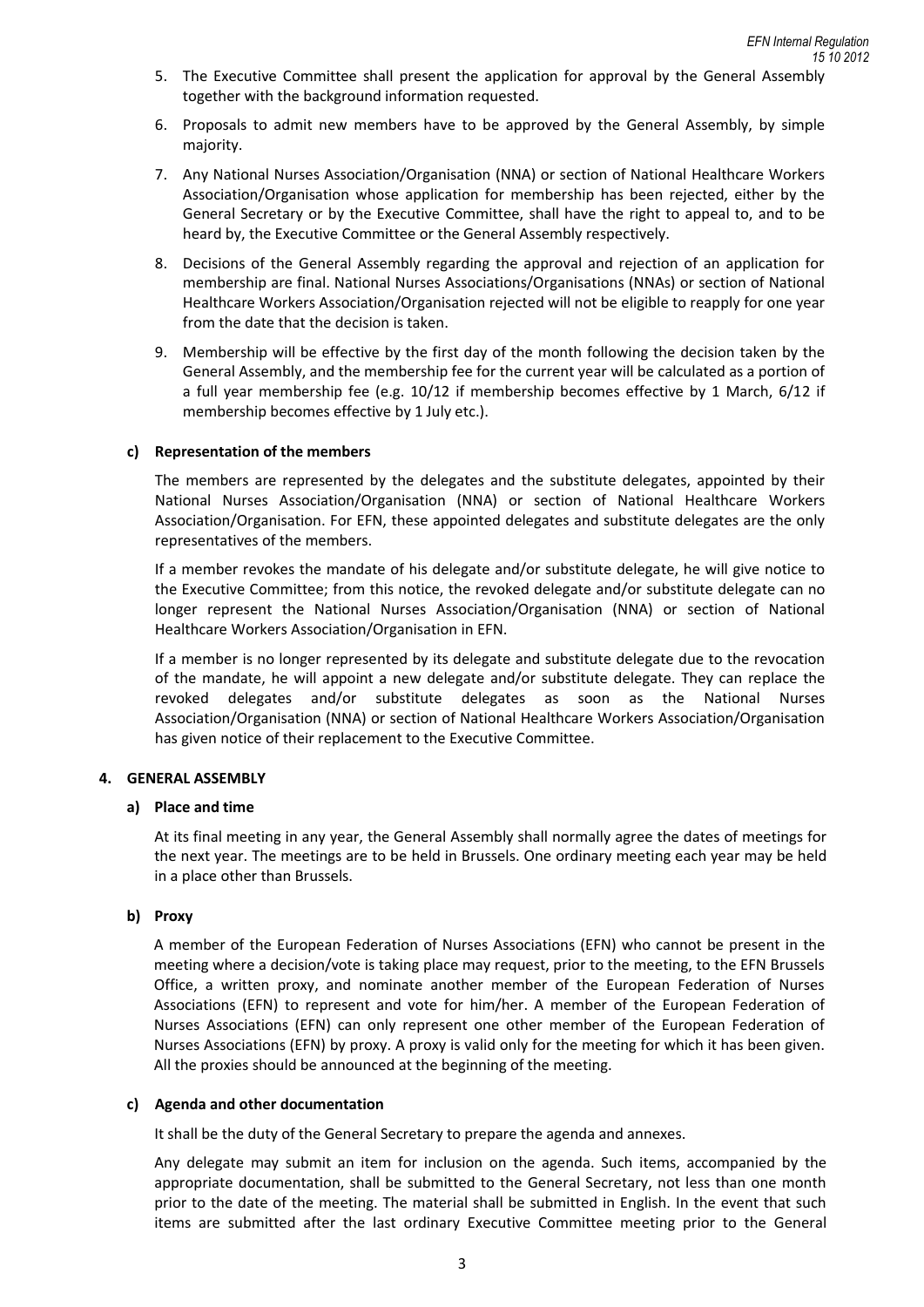Assembly where the items are to be discussed, an extraordinary Executive Committee meeting shall be convened to prepare the items for the General Assembly.

The agenda and annexes and any other documentation relating to items on the agenda shall be circulated by the General Secretary to all those who have the right of attendance at meetings so that they are received not less than two weeks before the date of the meeting.

#### **d) Minutes of the General Assembly**

The General Secretary prepares the minutes of the General Assembly. After approval by the President, the minutes will be circulated to all the members and observers of the European Federation of Nurses Associations (EFN) no later than 6 weeks after the meeting.

#### **e) Experts**

The President may agree to invite an expert or experts to attend a meeting in order to provide expert opinion in respect of a specific item or items on the agenda. The European Federation of Nurses Associations (EFN) shall cover the expenses of any person so attending.

#### **f) Technical Advisor to the EFN member**

A delegate may be assisted by a technical adviser at General Assembly meetings. The technical adviser may speak but not vote on behalf of the delegate. In the event that both the delegate and substitute delegate are unable to attend, a technical adviser may attend to speak on behalf of the member association, but not take part in voting. All costs for such technical advisers shall be covered by the National Nurses' Association/Organisation (NNA) and/or section of National Healthcare Workers Associations/Organisations.

#### **5. EXECUTIVE COMMITTEE**

- a) The Executive Committee meetings will take place in the EFN Brussels Office, or by electronic means, unless otherwise decided by the Executive Committee.
- b) The dates for the Executive Committee meetings shall be decided by the Executive Committee.
- c) The General Secretary provides the agenda and any necessary documents two weeks in advance of the meeting.
- d) In case an extraordinary meeting will be convened by the President or any two other members of the Executive Committee, the agenda and any necessary documents shall be communicated two weeks in advance of the meeting.
- e) The minutes of the meetings will be drawn up by the General Secretary and sent to the President for verification. After approval by the President, and the Executive Committee, the minutes will be circulated to the members of the European Federation of Nurses Associations (EFN).

#### **6. NOMINATION AND ELECTION OF THE EXECUTIVE COMMITTEE MEMBERS**

- a) Not less than two months before the date of the meeting at which the election is to take place, the General Secretary shall send to each member association/organisation of the European Federation of Nurses Associations (EFN) a form indicating clearly the vacant position to which it relates. The member association shall complete the form if it wishes to nominate a candidate from its National Nurses Association/Organisation (NNA) or the section of National Healthcare Workers Associations/Organisations for the particular vacant position. The form shall state the date by which it must be returned to the General Secretary.
- b) The candidate must comply with the criteria as laid down in *Article 7.1 of the Constitution*.
- c) Not less than one month before the meeting at which the election is to take place, the General Secretary shall circulate to each member association/organisation of the European Federation of Nurses Associations (EFN) a list of candidates nominated for election, including any information provided by the candidate (biography, statement, etc...).
- d) The election shall take place during the General Assembly of the European Federation of Nurses Associations (EFN). It shall be conducted by secret ballot and each delegate of the member associations of the European Federation of Nurses Associations (EFN) shall have the right to vote for one of the persons whose names appear in the list of nominations for each vacant position.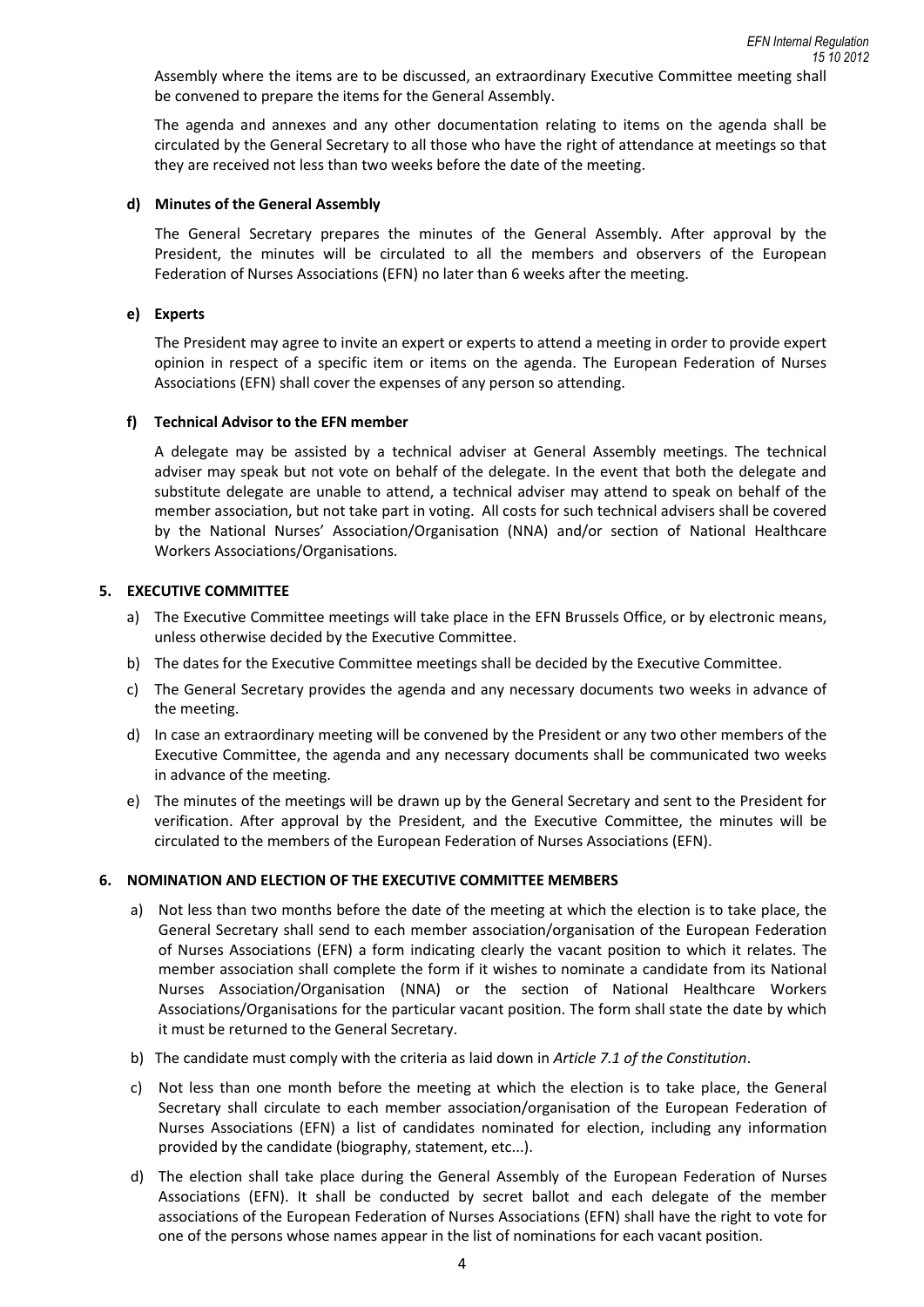- e) The result of the elections shall be decided on a simple majority of the votes cast.
- f) In the event that there should be a tied vote, the meeting shall be adjourned and on reconvening a second vote shall be taken. If there is still a tied vote the President shall have the right to cast a second vote, except that, if the tied vote should occur in the election of the President, the Vice-President shall have the right to cast a second vote.
- g) If a candidate withdraws her/his candidacy before the meeting of the General Assembly, and there are no other candidates for the vacancy, the current Executive Committee member will stay on until the next meeting, at which new elections for that vacant position will be organised in accordance with article 6.a-c of the Internal Regulation.
- h) Once elected as a member of the Executive Committee, he/she automatically loses his/her membership when he/she loses his/her registration as a nurse.

#### **7. FINANCIAL OPERATION**

#### **a) Funding**

The financial year shall be from 1st January to 31st December.

All member associations/organisations shall pay dues each year at the rate agreed by the General Assembly by the  $31<sup>st</sup>$  March, after receiving the membership fee letter. Individual National Nurses' Association/Organisation (NNA) and/or section of National Healthcare Workers Associations/Organisations can apply to the Executive Committee to pay their membership fees on a quarterly basis.

International associations/organisations, European institutions and associations/organisations accorded observer status shall pay an amount each year as agreed by the General Assembly.

At its final meeting in each year, the General Assembly will determine the level of dues to be paid by each member association/organisation for the ensuing financial year and by associations/organisations having observer status. In determining the level of dues and of other payments to be made, the General Assembly shall have regard to the financial position of the European Federation of Nurses Associations (EFN) as reflected in the statement of accounts for the past financial year and in the provisional budget for the next financial year.

The dues for the European Federation of Nurses Associations (EFN) members shall be based on the membership figures of the European Federation of Nurses Associations (EFN) as of  $1<sup>st</sup>$  January of the previous year, presented by each National Nurses Association/Organisation (NNA) or section of National Healthcare Workers Association/Organisation member of the European Federation of Nurses Associations (EFN), and the Euro zone inflation for the current year and shall be calculated based on an agreed minimum base amount per individual member in the National Nurses Association/Organisation (NNA) or section of National Healthcare Workers Association/Organisation.

The dues for observers shall be fixed at an annual bloc amount. One or more observers may be exempted from paying dues, as determined by the General Assembly.

Notwithstanding the payment of dues by member associations/organisations, and associations/organisations having observer status, each association/organisation shall meet the expenses of its official delegate or deputy in attending General Assemblies of the European Federation of Nurses Associations (EFN). Similarly, associations/organisations having observer status at the meetings of the European Federation of Nurses Associations (EFN) shall meet the expenses of their representatives.

#### **b) Treasurer**

The treasurer is responsible for:

- Overseeing the accounts and all financial transactions of the European Federation of Nurses Associations (EFN);
- Presenting proposals for annual budgets and membership dues;
- Preparing financial analysis for the European Federation of Nurses Associations (EFN) and its activities in a 3-year period years' perspective, to be revised and presented in conjunction with proposals for annual budgets;